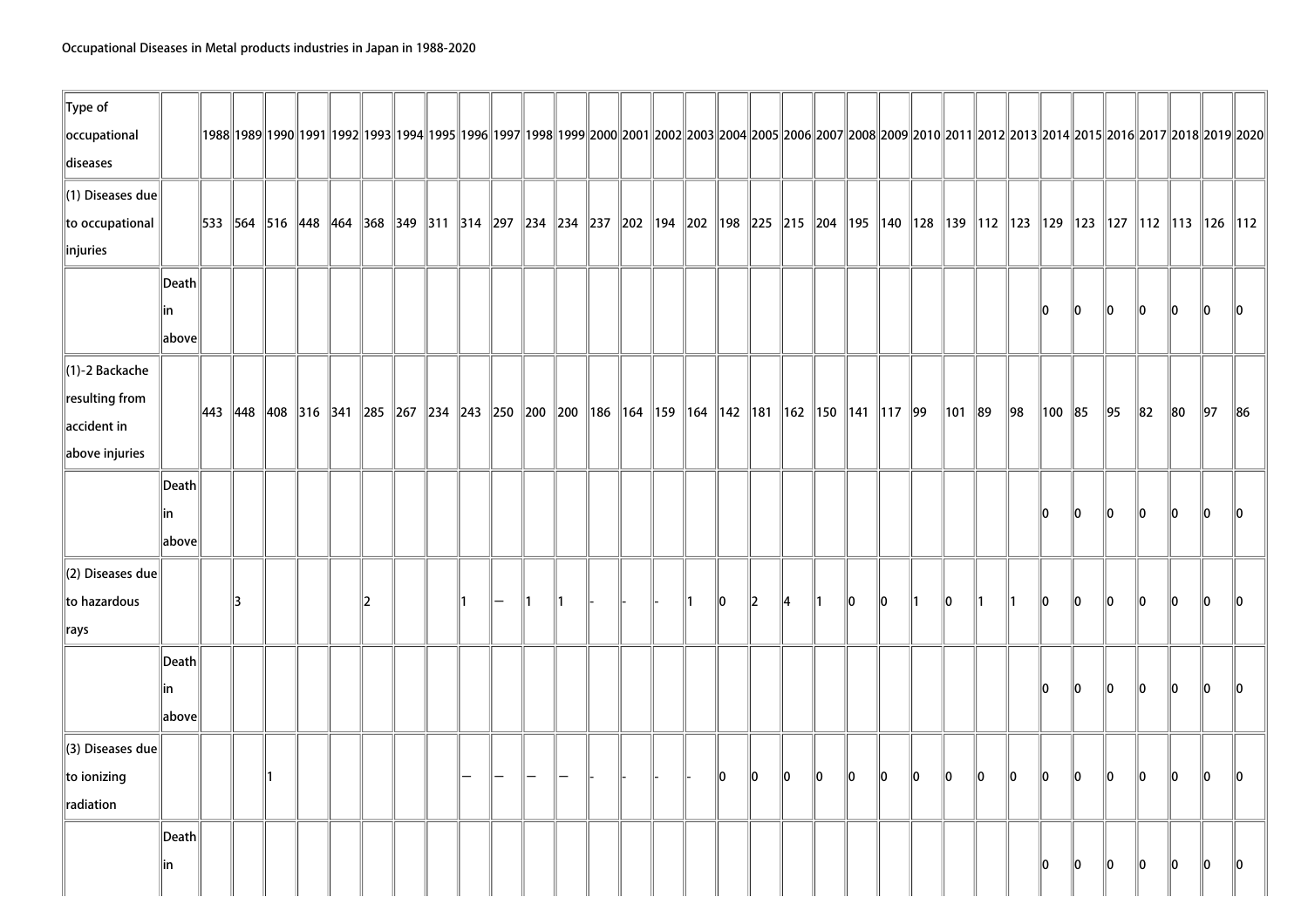|                              | $\ $ above $\ $       |          |         |          |                |        |                |          |                |        |                |                |                |                |                |               |                |                |                |               |                |                |                |                |          |                |          |                |                |                |                |                |          |                |
|------------------------------|-----------------------|----------|---------|----------|----------------|--------|----------------|----------|----------------|--------|----------------|----------------|----------------|----------------|----------------|---------------|----------------|----------------|----------------|---------------|----------------|----------------|----------------|----------------|----------|----------------|----------|----------------|----------------|----------------|----------------|----------------|----------|----------------|
| $\ $ (4) Diseases due        |                       |          |         |          |                |        |                |          |                |        |                |                |                |                |                |               |                |                |                |               |                |                |                |                |          |                |          |                |                |                |                |                |          |                |
| $\ $ to abnormal             |                       |          |         |          |                |        |                |          |                | —      | —              |                |                |                |                |               |                | $\parallel$ 0  | 10             | $\ 0\ $       | 10             | 10             | 10             | 10             | 10       | 10             | 10       | 10             | 10             | 10             | 10             | 10             | 10       | $\ 0\ $        |
| atmospheric                  |                       |          |         |          |                |        |                |          |                |        |                |                |                |                |                |               |                |                |                |               |                |                |                |                |          |                |          |                |                |                |                |                |          |                |
| $\ $ pressure                |                       |          |         |          |                |        |                |          |                |        |                |                |                |                |                |               |                |                |                |               |                |                |                |                |          |                |          |                |                |                |                |                |          |                |
|                              | $\vert$ Death $\vert$ |          |         |          |                |        |                |          |                |        |                |                |                |                |                |               |                |                |                |               |                |                |                |                |          |                |          |                |                |                |                |                |          |                |
|                              | in                    |          |         |          |                |        |                |          |                |        |                |                |                |                |                |               |                |                |                |               |                |                |                |                |          |                |          | 10             | 10             | 10             | 10             | 10             | 10       | 10             |
|                              | above                 |          |         |          |                |        |                |          |                |        |                |                |                |                |                |               |                |                |                |               |                |                |                |                |          |                |          |                |                |                |                |                |          |                |
| $\ $ (5) Diseases due        |                       |          |         |          |                |        |                |          |                |        |                |                |                |                |                |               |                |                |                |               |                |                |                |                |          |                |          |                |                |                |                |                |          |                |
| $\ $ to abnormal             |                       | $\ 29\ $ | 58      | $\ 26\ $ | $\parallel$ 37 | $\ 25$ | $\parallel$ 15 | $\ 22\ $ | $\parallel$ 27 | $\ 21$ | $\parallel$ 23 | $\parallel$ 10 | $\parallel$ 10 | $\parallel$ 13 | $\parallel$ 21 | $\ 22\ $      | $\parallel$ 15 | $\parallel$ 18 | $\parallel$ 13 | $\parallel$ 9 | $\parallel$ 15 | $\parallel$ 12 | $\parallel$ 10 | $\parallel$ 30 | $\ 25\ $ | $\parallel$ 19 | $\ 25\ $ | $\parallel$ 16 | $\parallel$ 13 | $\parallel$ 21 | $\parallel$ 20 | $\parallel$ 36 | $\ 25\ $ | $\parallel$ 37 |
| $\parallel$ temperature      |                       |          |         |          |                |        |                |          |                |        |                |                |                |                |                |               |                |                |                |               |                |                |                |                |          |                |          |                |                |                |                |                |          |                |
|                              | $\vert$ Death $\vert$ |          |         |          |                |        |                |          |                |        |                |                |                |                |                |               |                |                |                |               |                |                |                |                |          |                |          |                |                |                |                |                |          |                |
|                              | in                    |          |         |          |                |        |                |          |                |        |                |                |                |                |                |               |                |                |                |               |                |                |                |                |          |                |          |                | 10             | 10             | 10             |                | 10       | $\parallel$ 1  |
|                              | above                 |          |         |          |                |        |                |          |                |        |                |                |                |                |                |               |                |                |                |               |                |                |                |                |          |                |          |                |                |                |                |                |          |                |
| $\ $ (5)-2 Heat              |                       |          |         |          |                |        |                |          |                |        |                |                |                |                |                |               |                |                |                |               |                |                |                |                |          |                |          |                |                |                |                |                |          |                |
| stroke in above              |                       |          |         |          |                |        |                |          |                |        |                |                |                |                |                |               |                |                |                |               |                |                |                |                |          |                |          | $\parallel$ 12 |                |                |                |                |          |                |
| abnormal                     |                       |          |         |          |                |        |                |          |                |        |                |                |                |                |                |               |                |                |                |               |                |                |                |                |          |                |          |                | ∥10            | $\parallel$ 10 | ∥15            | 32             | 18       | $\parallel$ 31 |
| temperature                  |                       |          |         |          |                |        |                |          |                |        |                |                |                |                |                |               |                |                |                |               |                |                |                |                |          |                |          |                |                |                |                |                |          |                |
|                              | $\vert$ Death $\vert$ |          |         |          |                |        |                |          |                |        |                |                |                |                |                |               |                |                |                |               |                |                |                |                |          |                |          |                |                |                |                |                |          |                |
|                              | in                    |          |         |          |                |        |                |          |                |        |                |                |                |                |                |               |                |                |                |               |                |                |                |                |          |                |          |                | 10             | $\ 0\ $        | 10             | 11             | 10       | $\parallel$ 1  |
|                              | above                 |          |         |          |                |        |                |          |                |        |                |                |                |                |                |               |                |                |                |               |                |                |                |                |          |                |          |                |                |                |                |                |          |                |
| $\parallel$ (6) Ear diseases |                       |          |         |          |                |        |                |          |                |        |                |                |                |                |                |               |                |                |                | ∥1            |                |                |                |                |          |                |          |                |                |                |                |                |          |                |
| due to noise                 |                       | $\ 2\ $  | $\ 2\ $ | 11       | ∥1             |        |                |          |                |        |                |                | 11             |                |                | ∥1            |                |                | 10             |               | ∥1             | 10             | 10             | 10             | ∥1       |                | 10       | llo            | ∥o             | $\ 0\ $        | 11             | 11             | 10       | 10             |
|                              | $\ $ Death $\ $       |          |         |          |                |        |                |          |                |        |                |                |                |                |                |               |                |                |                |               |                |                |                |                |          |                |          |                |                |                |                |                |          |                |
|                              | ∥in                   |          |         |          |                |        |                |          |                |        |                |                |                |                |                |               |                |                |                |               |                |                |                |                |          |                |          | 10             | ∥o             | $\ 0\ $        | 10             | 10             | 10       | 10             |
|                              | above                 |          |         |          |                |        |                |          |                |        |                |                |                |                |                |               |                |                |                |               |                |                |                |                |          |                |          |                |                |                |                |                |          |                |
| $\Vert$ (7) Diseases due     |                       |          |         |          |                |        |                |          |                |        |                |                |                |                |                |               |                |                |                |               |                |                |                |                |          |                |          |                |                |                |                |                |          |                |
| to factors other             |                       |          | ∥1      |          |                |        | 11.            |          |                | -      | $\parallel$    | ∥1             | 11             | $\parallel$ 2  | $\parallel$ 2  | $\parallel$ 1 | $\parallel$ 1  | $\parallel$    | 10             | $\ 0\ $       | 6              | 11             | ∥1             | ∥1             | 10       | 10             | 10       | $\ 0\ $        | 10             | 11             | 10             | 10             | 10       | 10             |
| than (2) to (6)              |                       |          |         |          |                |        |                |          |                |        |                |                |                |                |                |               |                |                |                |               |                |                |                |                |          |                |          |                |                |                |                |                |          |                |
|                              | $\ $ Death $\ $       |          |         |          |                |        |                |          |                |        |                |                |                |                |                |               |                |                |                |               |                |                |                |                |          |                |          |                |                |                |                |                |          |                |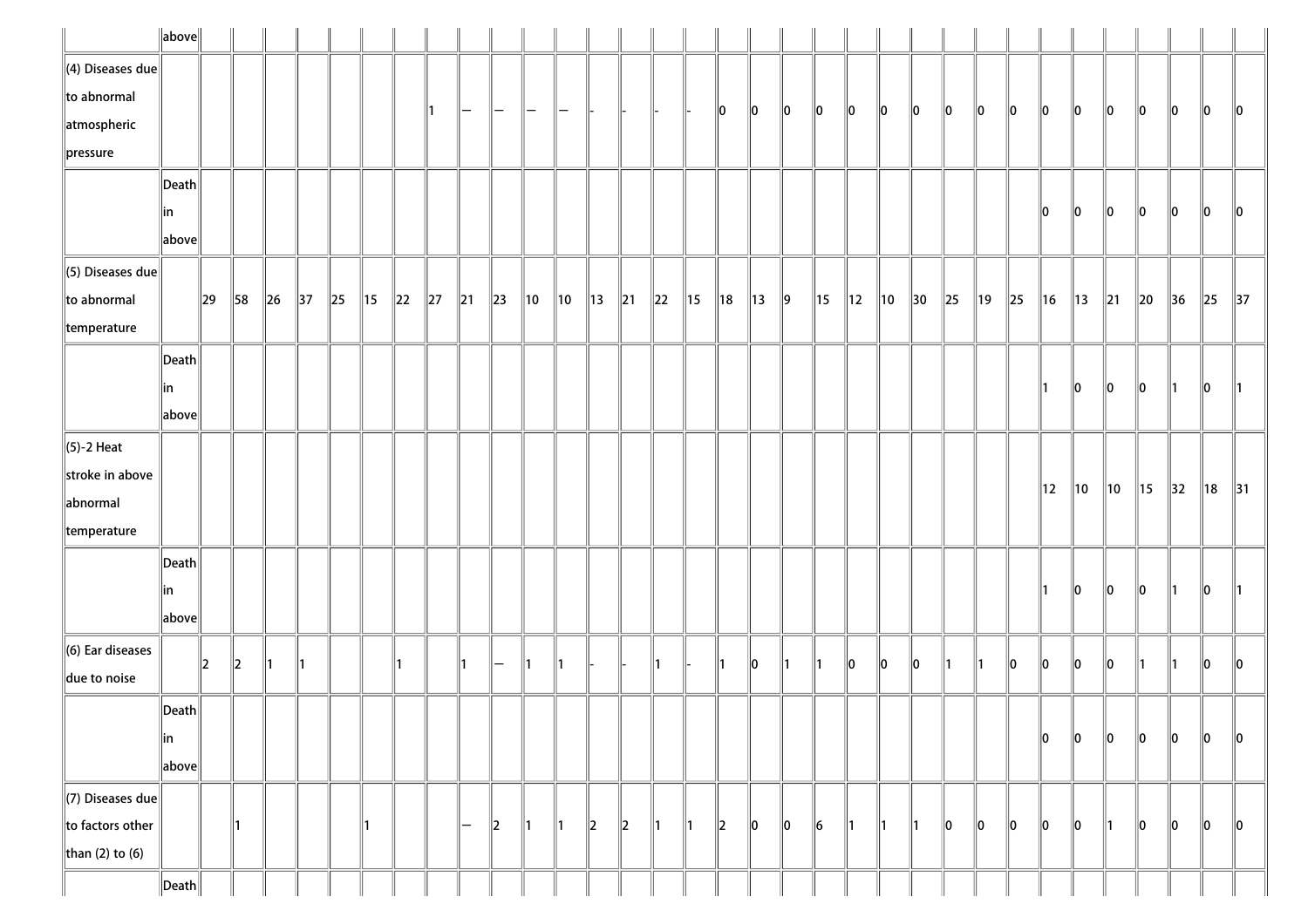|                                                                                                                                            | ∥in<br>$\ $ above $\ $                    |           |                |        |                |               |               |               |               |               |         |               |         |               |               |                |               |                |               |                |         |         |    |         |        |               |                | 10            | $\ 0\ $ | $\ 0\ $       | $\ 0\ $       | $\ 0\ $                  | $\ 0\ $   | $\parallel$ 0 |
|--------------------------------------------------------------------------------------------------------------------------------------------|-------------------------------------------|-----------|----------------|--------|----------------|---------------|---------------|---------------|---------------|---------------|---------|---------------|---------|---------------|---------------|----------------|---------------|----------------|---------------|----------------|---------|---------|----|---------|--------|---------------|----------------|---------------|---------|---------------|---------------|--------------------------|-----------|---------------|
| $\ $ (8) Diseases of<br>locomotion and<br>internal organs<br>$\parallel$ due to heavy<br>$\parallel$ and excessive<br>work load            |                                           | 8         | ∥9             | 14     | $\vert\vert$ 6 | $\parallel$ 3 | $\parallel$ 3 | 14            | $\ 6\ $       | $\parallel$ 5 | ∥3      | $\parallel$ 3 | ∥3      | $\ 6$         | ∥1            | $\ 2\ $        | 14            | 17             | 14            | 17             | 14      | 3       | ∥1 | 3       | 13     | $\vert$ 5     | $\ 2\ $        | ∥1            | $\ 2\ $ | $\parallel$ 4 | $\parallel$ 3 | ∥1                       | 5         | $\ 2\ $       |
|                                                                                                                                            | $\ $ Death $\ $<br>∥in<br>$\ $ above $\ $ |           |                |        |                |               |               |               |               |               |         |               |         |               |               |                |               |                |               |                |         |         |    |         |        |               |                | 10            | $\ 0\ $ | $\ 0\ $       | $\ 0\ $       | $\ 0\ $                  | $\ 0\ $   | 10            |
| $\Vert(9)\Vert$<br>  Occupational<br>$\ $ lower back pain $\ $<br>$\parallel$ excluding that<br>caused by<br>occupational<br>$\ $ injuries |                                           | $\vert$ 6 | $\parallel$ 18 | $\ 21$ | $\parallel$ 14 | $\parallel$ 5 | $\parallel$ 9 |               | $\parallel$ 2 | $\parallel$ 7 | $\ 2\ $ | $\ 2\ $       | $\ 2\ $ | $\parallel$ 4 | $\parallel$ 5 | $\ 2\ $        | $\parallel$ 4 | ∥1∶            | 14            | $\ 2\ $        | $\ 2\ $ | $\ 2\ $ | 1  | 3       | 1      | $\ 0\ $       | ∥1∶            | $\ 2\ $       | 10      | 3             | ∥1∶           | $\ 0\ $                  | 11        | 13            |
|                                                                                                                                            | $\ $ Death $\ $<br>∥in<br>$\ $ above $\ $ |           |                |        |                |               |               |               |               |               |         |               |         |               |               |                |               |                |               |                |         |         |    |         |        |               |                | 10            | 10      | llo.          | 10            | llo                      | 10        | ll0           |
| (10) Diseases<br>$\ $ due to vibration $\ $                                                                                                |                                           |           |                |        |                | 13            |               |               | $\vert$ 2     | 11            |         |               |         |               | 11            |                | 11            | 11             | 11            | 10             | lo      | 10      | lo | $\ _0$  | $\ _0$ | $\parallel$ 3 | $\ _0$         | $\ _0$        | $\ _0$  | $\ _0$        | $\ _0$        | $\parallel$ <sub>2</sub> | $\ _0$    | 10            |
|                                                                                                                                            | $\ $ Death $\ $<br> in<br>$\ $ above $\ $ |           |                |        |                |               |               |               |               |               |         |               |         |               |               |                |               |                |               |                |         |         |    |         |        |               |                | $\ 0\ $       | $\ _0$  | $\ _0$        | $\ _0$        | $\ _0$                   | $\ _0$    | $\ _0$        |
| $\ $ (11) Disorders<br>in fingers and<br>forearms, and<br>cervico-                                                                         |                                           | 12        | 10             | 17     | ∥4             | ∥10           | 6             | $\parallel$ 4 | $\ 8$         | $\ 6$         | $\ 6$   | $\ 2\ $       | $\ 2\ $ | 10            | $\parallel$ 7 | $\parallel$ 11 | $\ 9\ $       | $\parallel$ 11 | $\parallel$ 7 | $\parallel$ 17 | 12      | $\ $ 16 | 17 | $\ 2\ $ | $\ 6$  | $\ 6$         | $\parallel$ 12 | $\parallel$ 7 | 17      | 3             | $\ 9\ $       | $\parallel$ 7            | $\vert$ 6 | $\parallel$ 4 |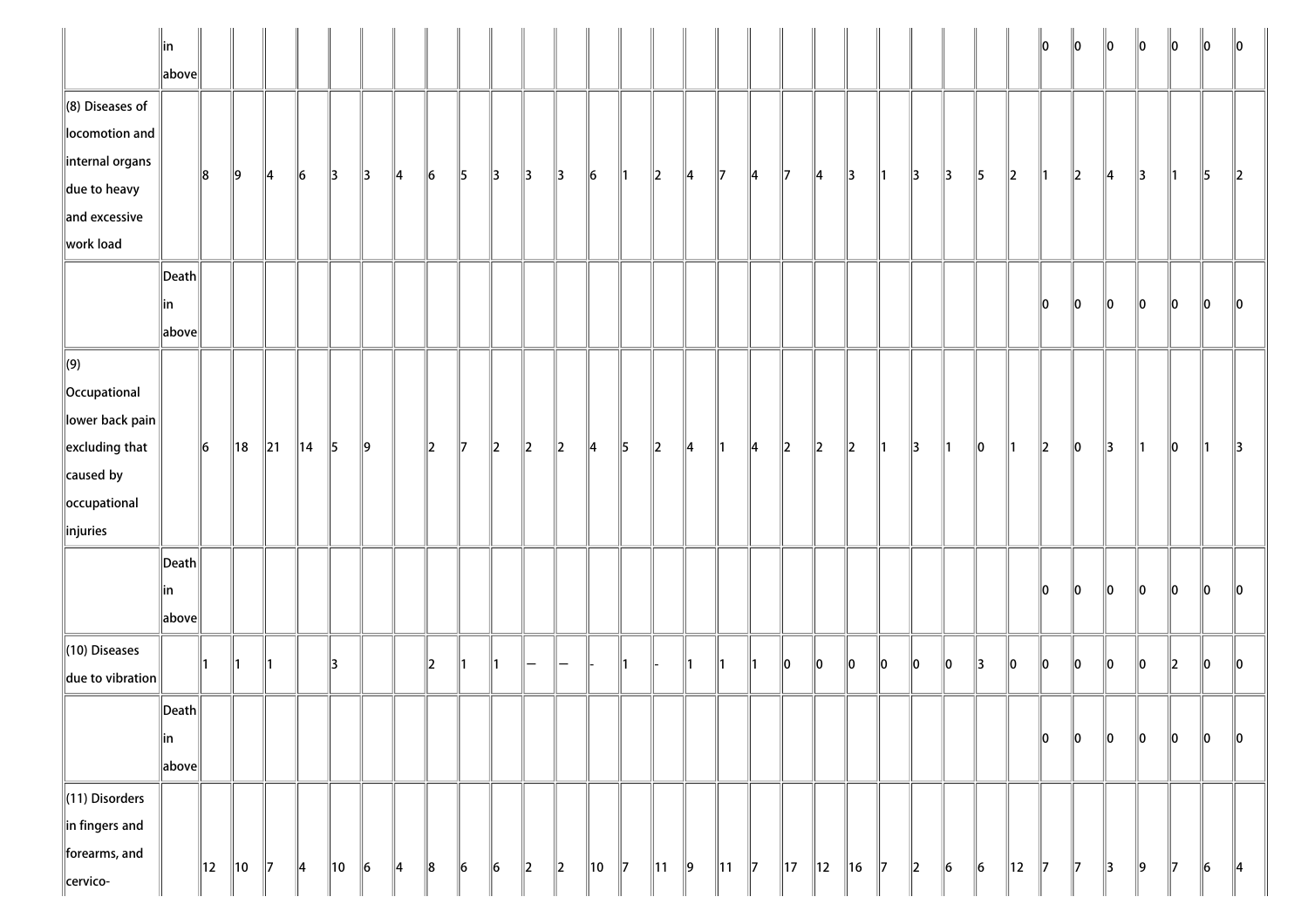| $\ $ bronchial<br>disorder                                                                              |                                                                |          |          |                |                |                |                |            |                |                                               |         |                          |                |                |        |                                                                                                          |          |               |                |               |                |                |             |                |                |                |          |           |                |         |                |                |          |                 |
|---------------------------------------------------------------------------------------------------------|----------------------------------------------------------------|----------|----------|----------------|----------------|----------------|----------------|------------|----------------|-----------------------------------------------|---------|--------------------------|----------------|----------------|--------|----------------------------------------------------------------------------------------------------------|----------|---------------|----------------|---------------|----------------|----------------|-------------|----------------|----------------|----------------|----------|-----------|----------------|---------|----------------|----------------|----------|-----------------|
|                                                                                                         | $\vert$ Death $\vert$<br> in                                   |          |          |                |                |                |                |            |                |                                               |         |                          |                |                |        |                                                                                                          |          |               |                |               |                |                |             |                |                |                |          | 10        | 10             | 10      | 10             | 10             | 10       | $\mathsf{I}$ 10 |
| $\parallel$ (12) Diseases<br>due to causes                                                              | $\left\vert \text{above}\right\vert$                           |          |          |                |                |                |                |            |                |                                               |         |                          |                |                |        |                                                                                                          |          |               |                |               |                |                |             |                |                |                |          |           |                |         |                |                |          |                 |
| other than $(8)$<br>$\ $ to (11)                                                                        |                                                                |          | 14       |                | $\parallel$ 2  |                |                |            | 13             | $\mathord{\hspace{1pt}\text{--}\hspace{1pt}}$ | $\ 2\ $ | $-$                      | $\overline{}$  | $\ 2\ $        |        | $\parallel$ 1                                                                                            | $\ 2\ $  | $\parallel$ 1 | $\ 2\ $        | $\parallel$ 3 | $\parallel$ 1  | $\ 2\ $        | $\ 2\ $     | ∥1             | $\parallel$ 1  | ∥1             | 10       | 2         | 13             | 2       |                | 13             |          |                 |
|                                                                                                         | $\ $ Death $\ $<br> in<br>$\left\Vert \text{above}\right\Vert$ |          |          |                |                |                |                |            |                |                                               |         |                          |                |                |        |                                                                                                          |          |               |                |               |                |                |             |                |                |                |          | 10        | 10             | 10      | 10             | 10             | 10       | 10              |
| $\parallel$ (13) Anoxia                                                                                 |                                                                |          |          |                |                |                |                | $\ 2\ $    |                | $\overline{\phantom{0}}$                      | 14      | $\overline{\phantom{0}}$ | $\equiv$       | 3              |        |                                                                                                          |          | $\ 0\ $       | $\ 0\ $        | $\parallel$ 1 | $\parallel$ 1  | 10             | 10          | $\parallel$ 0  | 11             | 10             | 11       | $\ 0\ $   | 0              | $\ 2\ $ | 0              | $\vert$ 2      | $\ 0\ $  | $\ 0\ $         |
|                                                                                                         | Death<br> in<br>above                                          |          |          |                |                |                |                |            |                |                                               |         |                          |                |                |        |                                                                                                          |          |               |                |               |                |                |             |                |                |                |          | 10        | 10             |         | 10             | $\parallel$ 2  | llo      | 10              |
| $\ $ (14) Diseases<br>$\ $ due to chemical<br>substances<br>$\ $ (excluding<br>cancer)                  |                                                                | 35       | $\ 28$   | $\ 29\ $       | $\parallel$ 17 | $\parallel$ 32 | $\ 28$         | $\ 28$     | $\ 24$         | $\ $ 26                                       | $\ $ 24 | $\parallel$ 17           | $\parallel$ 17 | $\parallel$ 14 | $\ 25$ | $\parallel$ 15                                                                                           | $\ 27\ $ | $\ 28$        | $\parallel$ 14 | $\ 20\ $      | $\parallel$ 21 | $\parallel$ 14 | $\ 8$       | $\parallel$ 12 | ∥18            | $\parallel$ 15 | $\ 20\ $ | 8         | $\ 20$         | 13      | $\parallel$ 17 | $\parallel$ 17 | $\ 26\ $ | $\ 22\ $        |
|                                                                                                         | $\ $ Death $\ $<br> in<br>  above                              |          |          |                |                |                |                |            |                |                                               |         |                          |                |                |        |                                                                                                          |          |               |                |               |                |                |             |                |                |                |          | 10        | $\parallel$ 2  | 11      | 12             | 11             | llo      | llo             |
| $\sqrt{(15)}$<br>$\left\ $ Pneumoconiosis $\right\ $<br>$\ $ and<br>complications<br>$\ $ (only absent) |                                                                | $\ 22\ $ | $\ 27\ $ | $\parallel$ 18 | $\ $ 24        | $\ 22\ $       | $\parallel$ 17 | $\vert$ 24 | $\parallel$ 33 | $\parallel$ 44                                | $\ $ 24 | $\parallel$ 29           | $\parallel$ 29 | 32 20          |        | $\parallel$ 13 $\parallel$ 26 $\parallel$ 15 $\parallel$ 21 $\parallel$ 17 $\parallel$ 17 $\parallel$ 17 |          |               |                |               |                |                | $\ 18\ $ 22 |                | $\parallel$ 19 | $\parallel$ 11 | $\ 9\ $  | $\vert$ 6 | $\parallel$ 11 | $\ 9\ $ | $\ 8$          | $\parallel$ 12 | $\ 8$    | $\parallel$ 3   |
| $\ $ (16) Diseases                                                                                      |                                                                |          |          |                |                |                |                |            |                |                                               |         |                          |                |                |        |                                                                                                          |          |               |                |               |                |                |             |                |                |                |          |           |                |         |                |                |          |                 |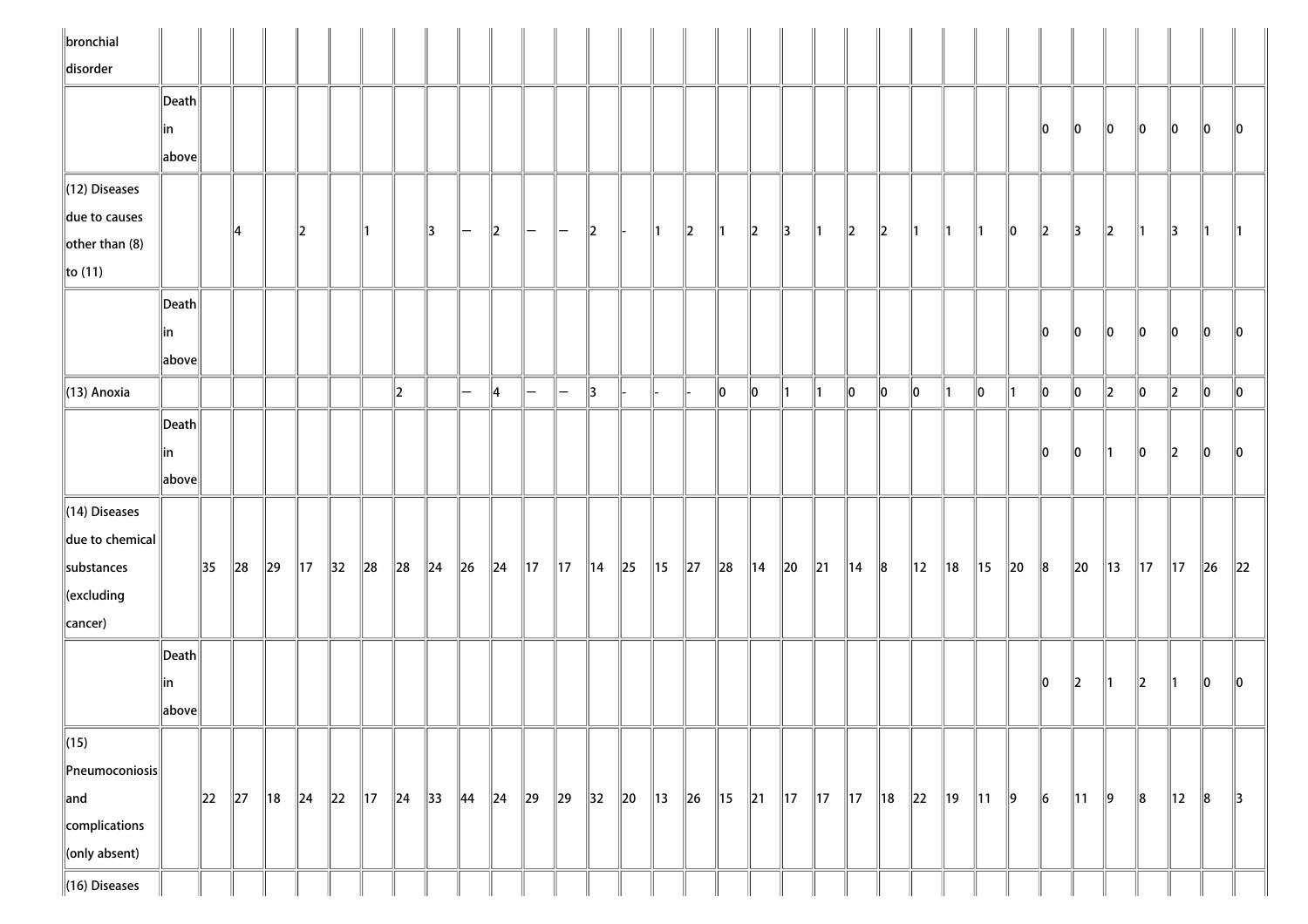| $\ $ due to<br>$\parallel$ pathogenic |                                        |  |  |  | 14 |  |  |  |  | $\ 0\ $       | $\ 0\ $ | $\ 0\ $     | $\ 0\ $     | $\parallel$ 1 | $\parallel$ 1 | $\parallel$ 1 | $\ 0\ $       | $\parallel$ 1 | $\ 0\ $       | $\ 0\ $ | $\ 0\ $ | $\parallel$ 1 | $\ 0\ $ | $\ 0\ $ | $\ 0\ $ | $\parallel$ 5 |
|---------------------------------------|----------------------------------------|--|--|--|----|--|--|--|--|---------------|---------|-------------|-------------|---------------|---------------|---------------|---------------|---------------|---------------|---------|---------|---------------|---------|---------|---------|---------------|
| $\sqrt{\frac{1}{10}}$ organisms       |                                        |  |  |  |    |  |  |  |  |               |         |             |             |               |               |               |               |               |               |         |         |               |         |         |         |               |
|                                       | $\left\Vert \mathsf{Death}\right\Vert$ |  |  |  |    |  |  |  |  |               |         |             |             |               |               |               |               |               |               |         |         |               |         |         |         |               |
|                                       | ∥in                                    |  |  |  |    |  |  |  |  |               |         |             |             |               |               |               |               |               |               | 10      | $\ 0\ $ | $\ 0\ $       | $\ 0\ $ | $\ 0\ $ | $\ 0\ $ | $\ 0\ $       |
|                                       | $\ $ above $\ $                        |  |  |  |    |  |  |  |  |               |         |             |             |               |               |               |               |               |               |         |         |               |         |         |         |               |
| $\ $ (16)-2                           |                                        |  |  |  |    |  |  |  |  |               |         |             |             |               |               |               |               |               |               |         |         |               |         |         |         |               |
| Occupational                          |                                        |  |  |  |    |  |  |  |  |               |         |             |             |               |               |               |               |               |               |         |         |               |         |         |         |               |
| Diseases due to                       |                                        |  |  |  |    |  |  |  |  |               |         |             |             |               |               |               |               |               |               |         |         |               |         |         |         |               |
| COVID-19 in                           |                                        |  |  |  |    |  |  |  |  |               |         |             |             |               |               |               |               |               |               |         |         |               |         |         |         | $\parallel$ 5 |
| above in above                        |                                        |  |  |  |    |  |  |  |  |               |         |             |             |               |               |               |               |               |               |         |         |               |         |         |         |               |
| $\parallel$ pathogenic                |                                        |  |  |  |    |  |  |  |  |               |         |             |             |               |               |               |               |               |               |         |         |               |         |         |         |               |
| $\ $ organisms                        |                                        |  |  |  |    |  |  |  |  |               |         |             |             |               |               |               |               |               |               |         |         |               |         |         |         |               |
|                                       | $\ $ Death $\ $                        |  |  |  |    |  |  |  |  |               |         |             |             |               |               |               |               |               |               |         |         |               |         |         |         |               |
|                                       | in                                     |  |  |  |    |  |  |  |  |               |         |             |             |               |               |               |               |               |               |         |         |               |         |         |         | $\ 0\ $       |
|                                       | $\ $ above $\ $                        |  |  |  |    |  |  |  |  |               |         |             |             |               |               |               |               |               |               |         |         |               |         |         |         |               |
| $\parallel$ (17) Cancer due           |                                        |  |  |  |    |  |  |  |  |               |         |             |             |               |               |               |               |               |               |         |         |               |         |         |         |               |
| to ionizing                           |                                        |  |  |  |    |  |  |  |  | $\parallel$ 0 | 10      | 10          | $ 0\rangle$ | $\ 0\ $       | $ 0\rangle$   | $ 0\rangle$   | $\ 0\ $       | $\ 0\ $       | $\ 0\ $       | $\ 0\ $ | $\ 0\ $ | $\ 0\ $       | $\ 0\ $ | $\ 0\ $ | $\ 0\ $ | $\ 0\ $       |
| radiation                             |                                        |  |  |  |    |  |  |  |  |               |         |             |             |               |               |               |               |               |               |         |         |               |         |         |         |               |
|                                       | $\left\Vert \mathsf{Death}\right\Vert$ |  |  |  |    |  |  |  |  |               |         |             |             |               |               |               |               |               |               |         |         |               |         |         |         |               |
|                                       | ∥in                                    |  |  |  |    |  |  |  |  |               |         |             |             |               |               |               |               |               |               | $\ 0\ $ | $\ 0\ $ | $\ 0\ $       | $\ 0\ $ | $\ 0\ $ | $\ 0\ $ | $\ 0\ $       |
|                                       | $\ $ above $\ $                        |  |  |  |    |  |  |  |  |               |         |             |             |               |               |               |               |               |               |         |         |               |         |         |         |               |
| $\parallel$ (18) Cancer due           |                                        |  |  |  |    |  |  |  |  |               |         |             |             |               |               |               |               |               |               |         |         |               |         |         |         |               |
| to chemical                           |                                        |  |  |  |    |  |  |  |  | 10            | $\ 0\ $ | $\parallel$ | $\ 0\ $     | $\ 0\ $       | $\parallel$ 3 | $ 0\rangle$   | $\parallel$ 1 | 10            | $\parallel$ 1 | 10      | $\ 0\ $ | $\ 0\ $       | $\ 0\ $ | $\ 0\ $ | $\ 0\ $ | $\parallel$ 0 |
| substances                            |                                        |  |  |  |    |  |  |  |  |               |         |             |             |               |               |               |               |               |               |         |         |               |         |         |         |               |
|                                       | $\left\Vert \mathsf{Death}\right\Vert$ |  |  |  |    |  |  |  |  |               |         |             |             |               |               |               |               |               |               |         |         |               |         |         |         |               |
|                                       | ∥in                                    |  |  |  |    |  |  |  |  |               |         |             |             |               |               |               |               |               |               | 10      | 10      | 10            | $\ 0\ $ | $\ 0\ $ | $\ 0\ $ | $\ 0\ $       |
|                                       | $\ $ above $\ $                        |  |  |  |    |  |  |  |  |               |         |             |             |               |               |               |               |               |               |         |         |               |         |         |         |               |
| $\parallel$ (19) Cancer due           |                                        |  |  |  |    |  |  |  |  |               |         |             |             |               |               |               |               |               |               |         |         |               |         |         |         |               |
| to causes other                       |                                        |  |  |  |    |  |  |  |  |               |         |             |             |               |               |               |               |               |               |         |         |               |         |         |         |               |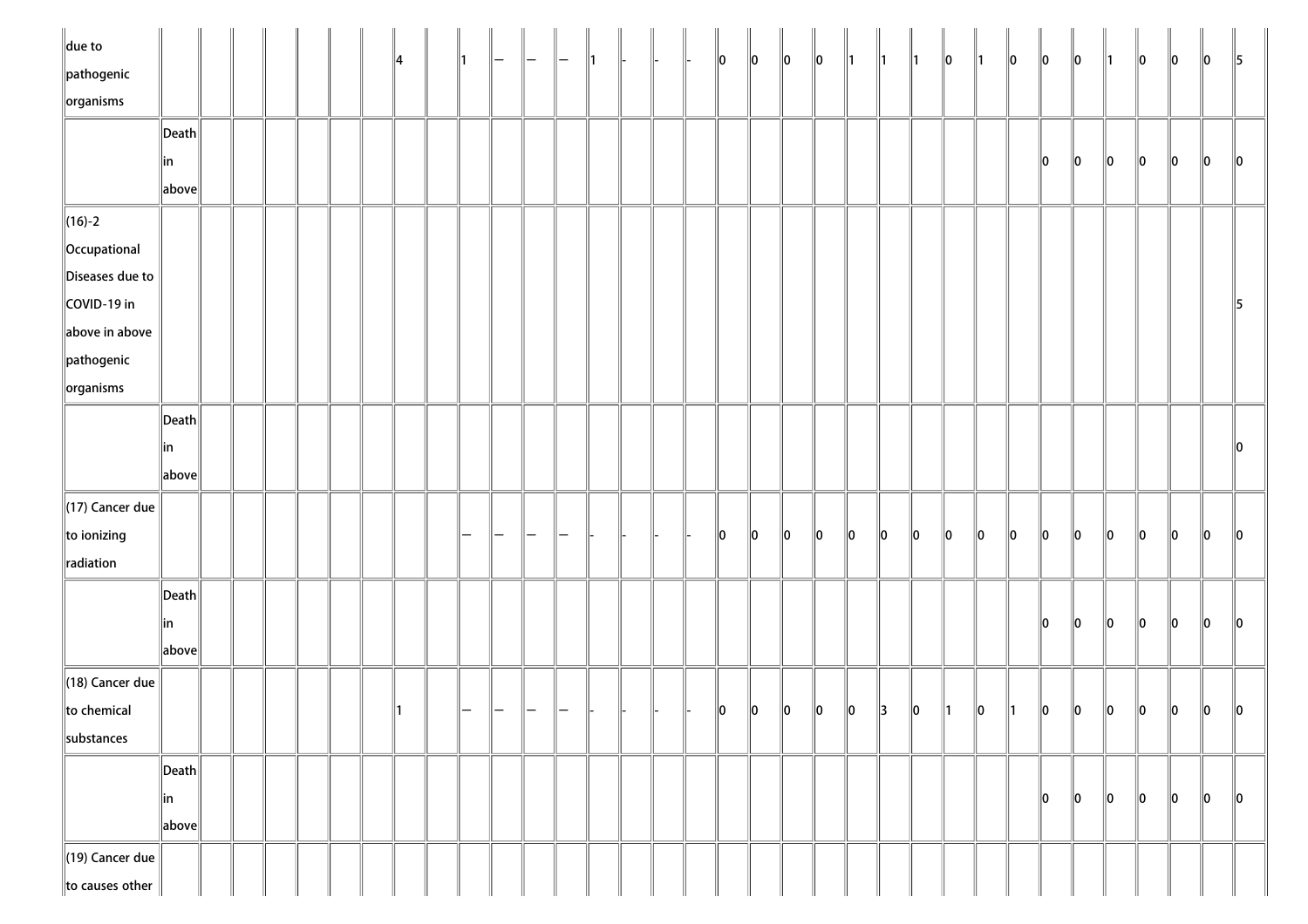| $\ $ than (17) and         |                       |  |  |  |               |    |              |               |               | $\Big\ $      | $\parallel$ |  | $\ 0\ $       | $\ 0\ $       | $\ 0\ $       | $\ 0\ $ | $\ 0\ $       | $\ 0\ $       | $\ 0\ $       | $\ 0\ $       | $\ 0\ $ | $\ 0\ $       | $\ 0\ $       | $\ 0\ $       | $\ 0\ $       | $\ 0\ $       | $\ 0\ $       | $\ 0\ $     | $\ 0\ $       |
|----------------------------|-----------------------|--|--|--|---------------|----|--------------|---------------|---------------|---------------|-------------|--|---------------|---------------|---------------|---------|---------------|---------------|---------------|---------------|---------|---------------|---------------|---------------|---------------|---------------|---------------|-------------|---------------|
| $\ $ (18)                  |                       |  |  |  |               |    |              |               |               |               |             |  |               |               |               |         |               |               |               |               |         |               |               |               |               |               |               |             |               |
|                            | $\ $ Death $\ $       |  |  |  |               |    |              |               |               |               |             |  |               |               |               |         |               |               |               |               |         |               |               |               |               |               |               |             |               |
|                            | ∥in                   |  |  |  |               |    |              |               |               |               |             |  |               |               |               |         |               |               |               |               |         |               | 10            | $\ 0\ $       | $\ 0\ $       | 10            | 10            | 10          | $\parallel$ 0 |
|                            | above                 |  |  |  |               |    |              |               |               |               |             |  |               |               |               |         |               |               |               |               |         |               |               |               |               |               |               |             |               |
| $\ $ (20)                  |                       |  |  |  |               |    |              |               |               |               |             |  |               |               |               |         |               |               |               |               |         |               |               |               |               |               |               |             |               |
| $\ $ Cerebrovascular $\ $  |                       |  |  |  |               |    |              |               |               |               |             |  |               |               |               |         |               |               |               |               |         |               |               |               |               |               |               |             |               |
| disease, heart             |                       |  |  |  |               |    |              |               |               |               |             |  |               |               |               |         |               |               |               |               |         |               |               |               |               |               |               |             |               |
| disease, etc.              |                       |  |  |  |               |    |              |               |               |               |             |  |               |               |               |         |               |               |               |               |         |               | $\ 2\ $       | ∥1            | $ 0\rangle$   | $\ 0\ $       | ∥4            | ∥1∶         | $\ 0\ $       |
| $\ $ due to                |                       |  |  |  |               |    |              |               |               |               |             |  |               |               |               |         |               |               |               |               |         |               |               |               |               |               |               |             |               |
| overwork                   |                       |  |  |  |               |    |              |               |               |               |             |  |               |               |               |         |               |               |               |               |         |               |               |               |               |               |               |             |               |
|                            | $\vert$ Death $\vert$ |  |  |  |               |    |              |               |               |               |             |  |               |               |               |         |               |               |               |               |         |               |               |               |               |               |               |             |               |
|                            | in                    |  |  |  |               |    |              |               |               |               |             |  |               |               |               |         |               |               |               |               |         |               | $\parallel$ 1 | $\parallel$ 1 | $\ 0\ $       | $\ 0\ $       | ∥1            | $\ 0\ $     | $\parallel$ 0 |
|                            | above                 |  |  |  |               |    |              |               |               |               |             |  |               |               |               |         |               |               |               |               |         |               |               |               |               |               |               |             |               |
| $\ $ (21) Mental           |                       |  |  |  |               |    |              |               |               |               |             |  |               |               |               |         |               |               |               |               |         |               |               |               |               |               |               |             |               |
| disorder due to            |                       |  |  |  |               |    |              |               |               |               |             |  |               |               |               |         |               |               |               |               |         |               |               |               |               |               |               |             |               |
| serious                    |                       |  |  |  |               |    |              |               |               |               |             |  |               |               |               |         |               |               |               |               |         |               |               |               |               |               |               |             |               |
| occupational               |                       |  |  |  |               |    |              |               |               |               |             |  |               |               |               |         |               |               |               |               |         |               | $\parallel$ 1 | $\parallel$ 1 | $\ 2\ $       | $\parallel$ 1 | $\ 0\ $       | $ 0\rangle$ | $\ 0\ $       |
| psychological              |                       |  |  |  |               |    |              |               |               |               |             |  |               |               |               |         |               |               |               |               |         |               |               |               |               |               |               |             |               |
| burden                     |                       |  |  |  |               |    |              |               |               |               |             |  |               |               |               |         |               |               |               |               |         |               |               |               |               |               |               |             |               |
|                            | $\ $ Death $\ $       |  |  |  |               |    |              |               |               |               |             |  |               |               |               |         |               |               |               |               |         |               |               |               |               |               |               |             |               |
|                            | ∥in                   |  |  |  |               |    |              |               |               |               |             |  |               |               |               |         |               |               |               |               |         |               | $\parallel$ 0 | $\ 0\ $       | $ 0\rangle$   | $\ 0\ $       | $\ 0\ $       | $ 0\rangle$ | $\ 0\ $       |
|                            | above                 |  |  |  |               |    |              |               |               |               |             |  |               |               |               |         |               |               |               |               |         |               |               |               |               |               |               |             |               |
| $\ $ (22) Other            |                       |  |  |  |               |    |              |               |               |               |             |  |               |               |               |         |               |               |               |               |         |               |               |               |               |               |               |             |               |
| diseases                   |                       |  |  |  |               |    |              |               |               |               |             |  |               |               |               |         |               |               |               |               |         |               |               |               |               |               |               |             |               |
| $\ $ evidently due to $\ $ |                       |  |  |  | $\parallel$ 1 | ∥— | $\mathsf{l}$ | $\parallel$ 1 | $\parallel$ 1 | $\parallel$ 1 |             |  | $\parallel$ 1 | $\parallel$ 4 | $\parallel$ 4 | $\ 2\ $ | $\parallel$ 4 | $\parallel$ 3 | $\parallel$ 1 | $\parallel$ 1 | $\ 2\ $ | $\parallel$ 5 | $\ 2\ $       | $\parallel$ 1 | $\parallel$ 1 | $\ 0\ $       | $\parallel$ 1 | $\ 2\ $     | $\parallel$ 1 |
| occupational               |                       |  |  |  |               |    |              |               |               |               |             |  |               |               |               |         |               |               |               |               |         |               |               |               |               |               |               |             |               |
| causes                     |                       |  |  |  |               |    |              |               |               |               |             |  |               |               |               |         |               |               |               |               |         |               |               |               |               |               |               |             |               |
|                            | $\vert$ Death $\vert$ |  |  |  |               |    |              |               |               |               |             |  |               |               |               |         |               |               |               |               |         |               |               |               |               |               |               |             |               |
|                            | in                    |  |  |  |               |    |              |               |               |               |             |  |               |               |               |         |               |               |               |               |         |               | 10            | 10            | 10            | 10            | 10            |             | ∥0            |